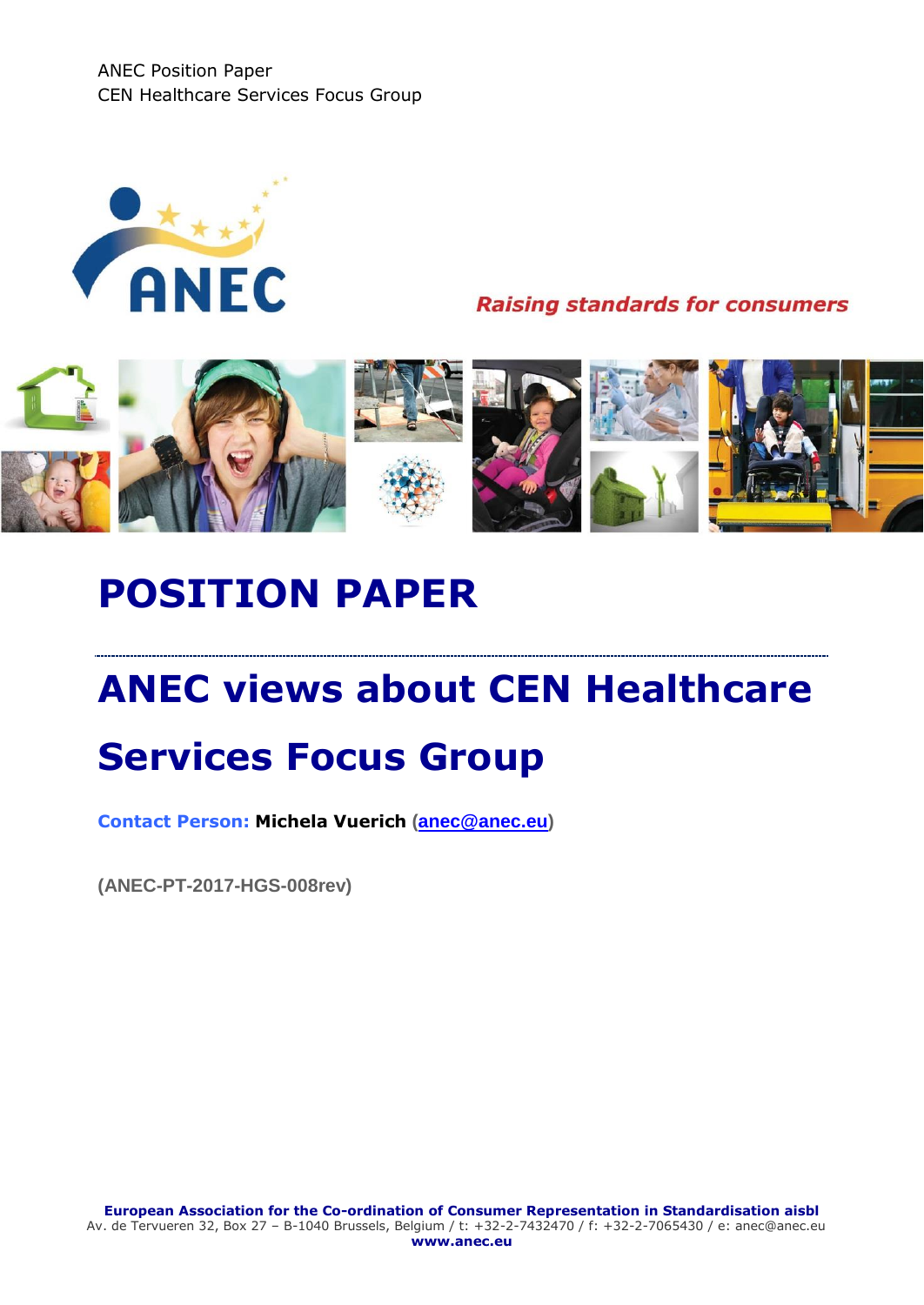ANEC, as the key body to represent the European Consumer Voice in Standardisation, wishes its position in relation to this CEN Focus Group on Healthcare Services to be clear.

It is important that it gives such clarity because of the crucial importance of health to every person in the EU and the imperative that seeks consistency in healthcare services both within Member States and in cross-border provision.

ANEC is supportive of standards and standardisation in the area of healthcare services but only in matters that relate to the consumer experience, lifestyles, public and preventative health. This means that it is normally not appropriate for CEN to be instrumental in developing standards around matters that relate to diagnosis or treatment (areas where the specific and highly valued expertise of clinicians is recognised). It is appropriate, however, for CEN to be instrumental in developing standards around

- the manner in which services engage with or seek to empower consumers;
- the consumer experience of engaging with clinical healthcare services both within and outside of clinical settings;
- the provision of information, training to consumers or the responsiveness of services to consumers in respect of their health literacy, participation and/or self-management for their health, lifestyles and wellbeing;
- the support for consumers in their concordance with treatments or therapies (including the management of medication and health or motivational coaching – both for physical and mental health); and
- the use of technologies and communications networks by consumers to access health information and related services (including apps and the use of devices and services coming under the umbrella term of telehealth).

ANEC believes healthcare is not only about clinical diagnosis but also has a services component. It is key to integrate self-management and the patient's involvement, hence the whole experience and consumer satisfaction needs to be considered. Existing standards can help as models.

Taking account of the changing context of healthcare, it is also key for the personal data of consumers to be safeguarded and for different clinical specialisations to collaborate.

The above is consistent with the European Commission's pursuit of goals that relate to

- the accessibility of services, the empowerment of citizens and the closer integration of health and social care; and
- the need for greater emphasis to be given to public and preventative as well as clinical health if well-being goals for the EU are to be achieved.